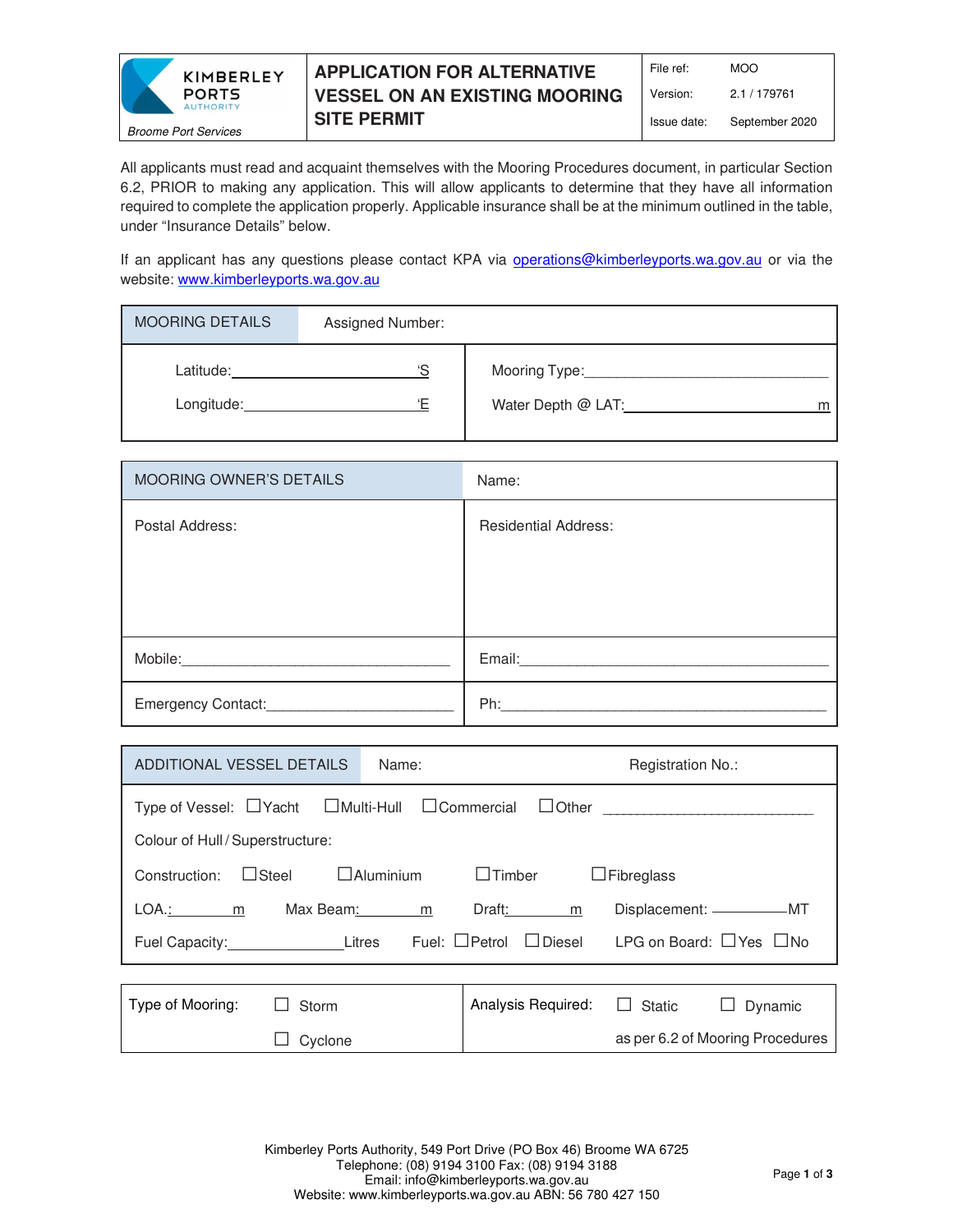

### **APPLICATION FOR ALTERNATIVE VESSEL ON AN EXISTING MOORING SITE PERMIT**

File ref: MOO

Version: 2.1 / 179761

Issue date: September 2020

MOORING DESIGNER'S DETAILS Name: Postal Address: Residential Address: Mobile:\_\_\_\_\_\_\_\_\_\_\_\_\_\_\_\_\_\_\_\_\_\_\_\_\_\_\_\_\_\_\_\_\_ Email:\_\_\_\_\_\_\_\_\_\_\_\_\_\_\_\_\_\_\_\_\_\_\_\_\_\_\_\_\_\_\_\_\_\_\_\_\_

|                                                                             | INSURANCE DETAILS: Applicable insurance is mandatory. Certificate of Currency must be attached. |                                  |                                                                                                                                                                                                                                |                |
|-----------------------------------------------------------------------------|-------------------------------------------------------------------------------------------------|----------------------------------|--------------------------------------------------------------------------------------------------------------------------------------------------------------------------------------------------------------------------------|----------------|
| PROFESSIONAL INDEMNITY: \$10,000,000                                        |                                                                                                 |                                  |                                                                                                                                                                                                                                |                |
|                                                                             |                                                                                                 |                                  | Valid to: \\end{\math}                                                                                                                                                                                                         |                |
|                                                                             | Policy Number: Name of Policy Numbers 2014                                                      | Certificate attached: $\Box$ Yes |                                                                                                                                                                                                                                | <b>No</b>      |
| PUBLIC LIABILITY: \$20,000,000                                              |                                                                                                 |                                  |                                                                                                                                                                                                                                |                |
|                                                                             |                                                                                                 |                                  | Valid to: \\end{\sigma_{\sigma_{\sigma_{\sigma_{\sigma_{\sigma_{\sigma_{\sigma_{\sigma_{\sigma_{\sigma_{\sigma_{\sigma_{\sigma_{\sigma_{\sigma_{\sigma_{\sigma_{\sigma_{\sigma_{\sigma_{\sigma_{\sigma_{\sigma_{\sigma_{\sigma |                |
|                                                                             | Policy Number: <u>Cambridge Communication</u>                                                   | Certificate attached: $\Box$ Yes |                                                                                                                                                                                                                                | N <sub>0</sub> |
| CONTRACT WORKS (if KPA deems applicable): Reinstatement value of the works  |                                                                                                 |                                  |                                                                                                                                                                                                                                |                |
|                                                                             |                                                                                                 | Certificate attached: $\Box$ Yes |                                                                                                                                                                                                                                | $\Box$ No      |
| MOTOR VEHICLE THIRD PARTY LIABILITY (if KPA deems applicable): \$20,000,000 |                                                                                                 |                                  |                                                                                                                                                                                                                                |                |
|                                                                             |                                                                                                 | Certificate attached:            | $\Box$ Yes                                                                                                                                                                                                                     | No             |

CHECKLIST **A copy of this application will be returned to you upon approval.**

 $\Box$  Application Form completed and signed;

 $\square$  Insurance Certificate of Currency enclosed;

 $\Box$  Design Analysis requirements as per 6.2 of Mooring Procedures.

# ADDITIONAL DOCUMENTS FOR REVIEW

Kimberley Ports Authority's:

 $\Box$  (a) Terms and Conditions;

 $\Box$  (b) Mooring Procedures; and

 $\Box$  (c) Cyclone Contingency Plan.

These documents are available on www.kimberleyports.wa.gov.au.

It is very important that you read these documents and retain them for your records. Failure to comply with the KPA's requirements could, amongst other things, result in KPA revoking approval.